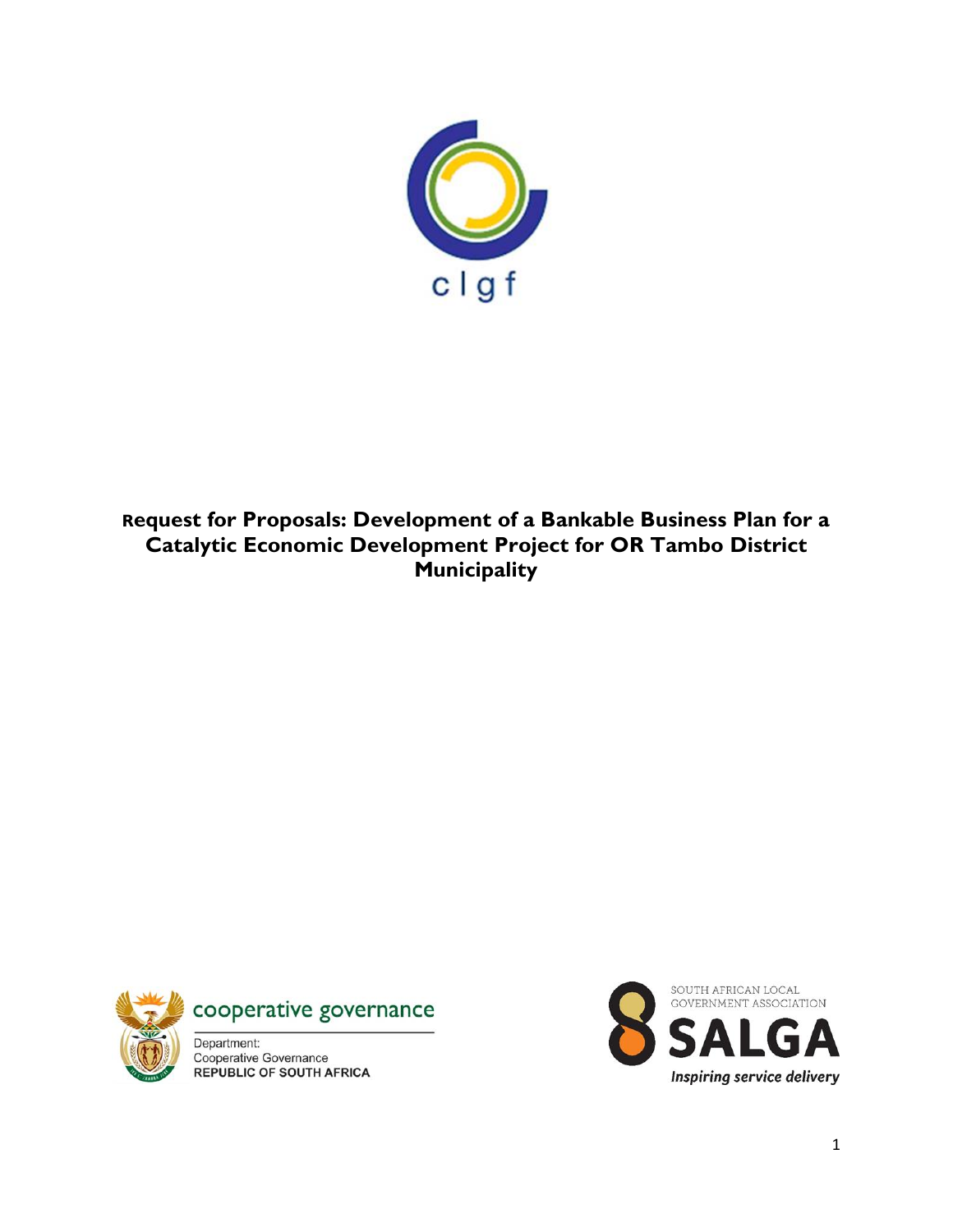# **1. INTRODUCTION**

The Department of Cooperative Governance (DCOG) in partnership with the South African Local Government Association (SALGA) and the Commonwealth Local Government Forum (CLGF) requires the services of an experienced expert/s to develop a *bankable business plan for a catalytic project* for OR Tambo District Municipality. The expert/s is expected to facilitate the selection and development of a business plan and resource mobilisation plan for a catalytic economic development project. Furthermore, the expert/s is expected to support OR Tambo District Municipality to implement the resource mobilisation plan. The assignment is part of the*,''Supporting Local Government in Promoting Regional Economic Planning and Local Economic Development Project* **(2017-2021)***''*, a joint project currently being implemented by DCOG, SALGA and CLGF. The project seeks to:

- 1) Build economic and spatial intelligence for regions and towns,
- 2) Facilitate implementation of Regional Economic Initiatives in selected Districts, and
- 3) Develop individual capacities of officials at the municipal level to facilitate regional economic development planning in South Africa.

The Bankable Business Plan is expected to unlock resources for the implementation of the catalytic project in line with the District Development Model (DDM), South Africa Economic Recovery Plan for Municipalities in Response to COVID-19 and the OR Tambo District's Integrated Development Plan (IDP) and Local Economic Development (LED) Strategy.

# **2. BACKGROUND**

# 2.1 **Economic Impact of COVID-19**

COVID1-19 has not only created a public health crisis in South Africa; it has also severely affected the economy and the financial markets. Following the declaration of a national disaster on 23 March 2020, a national lockdown was put in place to limit the spread of the Corona virus. The result of the lockdown has been significant reductions in income; a rise in unemployment; and disruptions in the transportation, service, and manufacturing industries. Statistics South Africa (StatsSA) reported that the economy suffered a significant contraction during April, May and June 2020. The gross domestic product (GDP) fell by just over 16% between the first and second quarters of 2020, giving an annualised growth rate of 51% (StatsSA, Quarter 2 2020 Report).

In response to the COVID-19 pandemic, DCOG has developed the South Africa Economic Recovery Plan for Municipalities and is currently consulting sector experts to solicit their inputs before finalisation. The plan recognises that municipalities as engines of the national economy are disproportionately affected by the pandemic. It also focusses on a set of interventions that can harness the current crisis as an opportunity for change and transformation or restructuring of urban and rural economies.

# **2.2 District Development Model**

Furthermore, Cabinet adopted the District Development Model<sup>2</sup> (DDM) on 21 August 2019 as a practical way to improve cooperative governance and developmental impact across the country. The OR Tambo DM is one of the municipalities selected to pilot the DDM. The DDM is premised on the mantra: *"One District, One plan, One budget, One approach".*

 $\overline{\phantom{a}}$ 

<sup>1</sup> Corona Virus Disease 2019

<sup>2</sup> Available:<http://www.cogta.gov.za/ddm/>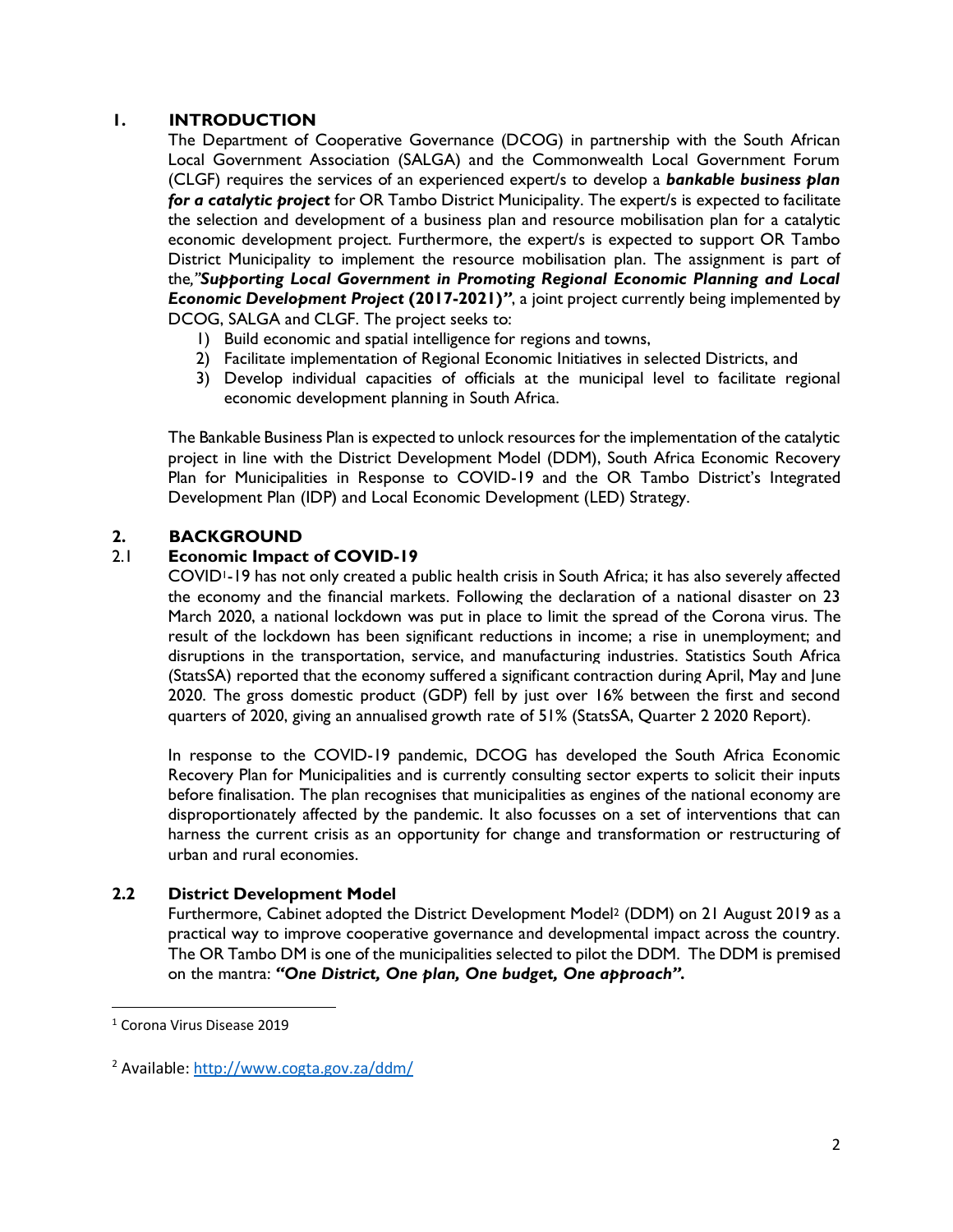The Model was adopted based on a concept document which outlines the problem statement, objectives, joint planning approach and institutional arrangements. The District Development Model has implications for the whole of government. The implications are spatialisation and reprioritisation of all current and future planning, budgeting and implementation by each national and provincial department; state entity; and municipality.

This reprioritisation is to be informed by a better and shared understanding of the local needs, challenges and opportunities in each district and metropolitan area. It is also informed by the spatial and economic development logic of these areas and a common vision for the development of each of these areas. The DDM advocates for economic positioning – the process by which a competitive edge is leveraged that enables domestic and foreign investment attraction and job creation.

The DDM is enhancing the system of cooperative governance as a catalyst for fundamental socioeconomic transformation, coherent service delivery and development. The economic positioning informs the spatial restructuring that is required. LED supported by cooperatives, township and rural economies with economic anchor projects is an important pillar of the DDM. It is important to identify key opportunities and potentials; identify key planned investments and projects and identify actions to support or partner, fund, finance, deliver projects in those respective district spaces.

## **2.3 OR Tambo District Municipality**

The O.R. Tambo is a rural district characterised by high levels of poverty, unequal spatial planning, a lack of economic opportunities and poor access to basic services. This has further perpetuated the poverty cycle.

The OR Tambo District Municipality is a Category B municipality located to the east of the Eastern Cape Province, on the coastline. It is bordered by the Alfred Nzo District Municipality to the north, the Joe Gqabi District Municipality to the north-west, the Amathole District Municipality to the south-west, and the Chris Hani District Municipality to the west.

The municipality is formed by five local municipalities: **King Sabata Dalindyebo, Nyandeni, Mhlontlo, Port St Johns and Ingquza Hill.** It covers about 80% of what used to be marginalised homeland, formerly known as Transkei. It is one of the four Integrated Sustainable Rural Development Programme (ISRDP) nodes in the province. The main Cities or Towns in O. R. District Municipality are: Flagstaff, Libode, Lusikisiki, Mqanduli, Mthatha (previously Umtata), Ngqeleni, Port St Johns, Qumbu, Tsolo. The main economic drivers include community services, trade, finance, agriculture, transport, manufacturing, and construction.

# **3. ASSIGNMENT BRIEF**

The DCOG together with SALGA and supported by CLGF invites qualified experts to submit proposals for the development of a bankable business plan for a catalytic project within the OR Tambo District Municipality. The project is expected to have significant reach and impact on the economic activities of the Districts well as provide multiplier effects, activate development, assist with the creation of jobs, attract inward investment and contribute to the achievement of national and provincial development goals.

#### **3.1 OBJECTIVES OF THE ASSIGNMENT**

The main objective of this assignment is to develop a bankable business plan for a catalytic project in OR Tambo District. The bankable business plan should be developed through a participatory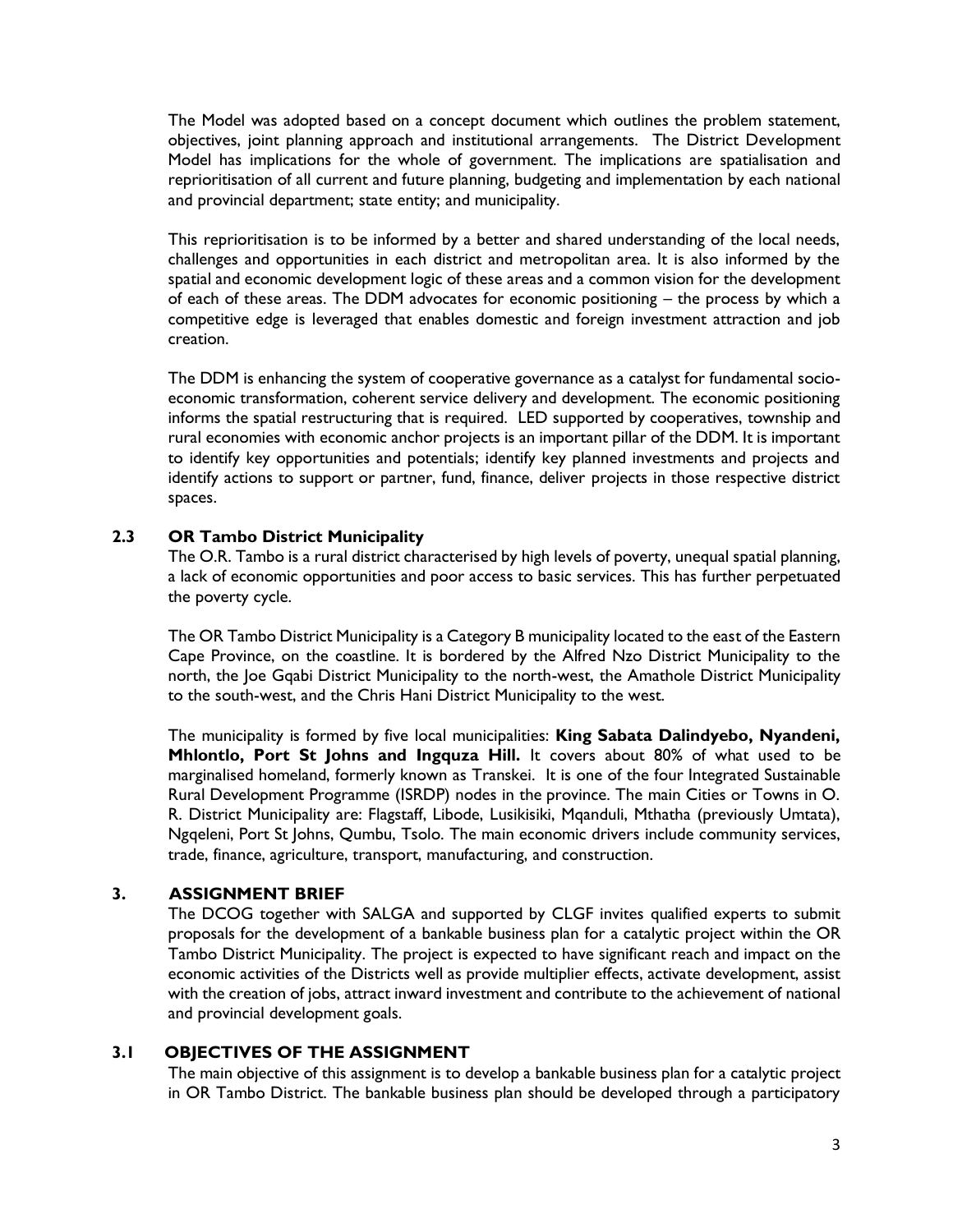process which is informed by the District profile<sup>3</sup> within the framework of the regional approach to economic development. The participatory process is expected to deliver the following outputs:

- 1) Outline of the Project;
- 2) Business Concept Note;
- 3) Business Plan;
- 4) Business Plan Validation Workshop;
- 5) Investment Brief; and
- 6) Resource Mobilisation Plan, and Resource mobilisation event/fair.

## **3.2 SCOPE OF WORK**

The successful expert/s will be required to undertake the following tasks:

## **3.2.1 Selection of Catalytic Project**

Facilitate the selection of a catalytic project through engagements with the municipality and relevant stakeholders to ensure community and private sector buy-in. The selected project, as indicated above, must be informed by the DDM, the District Profile, the District LED Strategy and IDP.

## **3.2.2 Business Concept**

Facilitate the production of a Business Concept, considering the following amongst others:

- Situational/problem analysis;
- Summary of the proposed project;
- Vision and objectives of the project;
- Value proposition;
- Components of the project; and
- Key Stakeholders.

# **3.2.3 Draft Bankable Business Plan**

Development of a bankable business plan based on the above business concept. The bankable business plan must include the following:

- Business Model informed by economic and development policy rationale;
- Industry and Market analysis;
- Competitive Analysis;
- Economic Analysis;
- Value Chain Analysis;
- Value Proposition;
- Institutional Development Options;
- Operational Plan;
- Financial Analysis and Plan (including establishment and facilitation costs, operational costs, capital expenditure costs, cash-flow projections, on-going maintenance costs, and financing options);
- Sales and Market Strategy; and
- Management and Organisational Plan.

#### **3.2.4 Business Plan Validation Workshop**

 $\overline{\phantom{a}}$ 

Facilitate a validation workshop to engage a broad range of stakeholders to get feedback on the draft bankable business plan.

<sup>3</sup> Available[: https://www.dropbox.com/s/0k67caa8hnz8n71/OR-Tambo%20DDM%20Profile.pdf?dl=0](https://www.dropbox.com/s/0k67caa8hnz8n71/OR-Tambo%20DDM%20Profile.pdf?dl=0)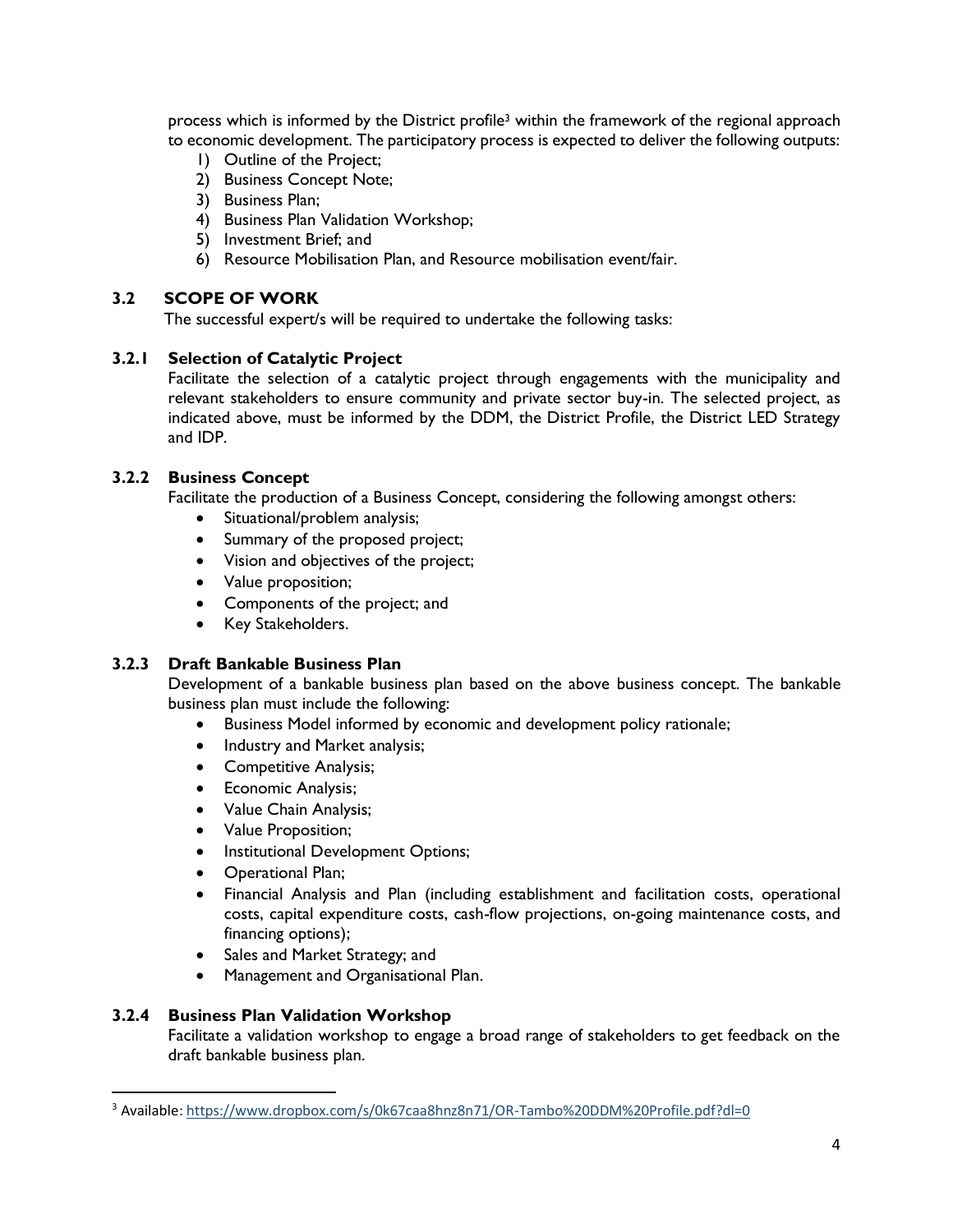# **3.2.5 Investment Brief**

Develop an investment brief for the business plan to be shared with potential funders.

## **3.2.6 Resource Mobilisation Plan**

Develop a plan to guide the mobilisation of resources to implement the project.

## **3.2.7 Resource Mobilisation Fair**

Support OR Tambo District Municipality to plan and host the Resource Mobilisation Fair to solicit funding for the bankable business plan developed.

## **4. DELIVERABLES/OUTPUTS**

| <b>Phases of</b><br>the<br><b>Assignment</b>                                  | <b>Key activities</b>                                                                                                                                                                                                                                                                                                   | <b>Outputs</b>                                                                                                                                                                          |  |  |
|-------------------------------------------------------------------------------|-------------------------------------------------------------------------------------------------------------------------------------------------------------------------------------------------------------------------------------------------------------------------------------------------------------------------|-----------------------------------------------------------------------------------------------------------------------------------------------------------------------------------------|--|--|
| <u>Inception</u><br><b>Phase</b>                                              | Hold an inception meeting with the project<br>$\bullet$<br>executive team<br>Write up the inception report                                                                                                                                                                                                              | Inception report                                                                                                                                                                        |  |  |
| Research.<br><b>Drafting and</b><br><b>Stakeholder</b><br><b>Consultation</b> | Undertake desktop research and<br>$\bullet$<br>stakeholder engagements<br>Produce first draft of the Bankable Business<br><b>Plan</b>                                                                                                                                                                                   | Data Collection and<br>Analysis Report<br><b>Business Concept</b><br>Draft Bankable Business<br><b>Plan</b>                                                                             |  |  |
| <b>Synthesis</b><br><u>phase</u>                                              | Hold a stakeholder validation workshop to<br>$\bullet$<br>validate the draft bankable business plan<br>Develop a Business Plan, Resource<br>Mobilisation Plan and Investment Brief<br>Assist with the planning and facilitation of<br>$\bullet$<br>the Resource Mobilisation Fair<br>Compile a project close-out report | Final<br><b>Bankable</b><br><b>Business</b><br>Plan<br><b>Resource Mobilisation Plan</b><br>Investment Brief<br><b>Resource Mobilisation Fair</b><br>Report<br>Project Close-out report |  |  |

# **5. PROJECT MANAGEMENT**

# **5.1 Management and Steering of the assignment**

The project will be managed by the Project Executive Team comprising officials from the DCOG, SALGA, CLGF and the OR Tambo DM.

# **5.2 Timing of assignment**

The performance of this assignment shall be implemented within an agreed project work plan. The final responsibility of approving the scope and extent of the work resides with the Project Executive Team.

# **5.3 Monitoring the progress of the assignment**

On a mutually agreed basis, the expert/s shall meet with the Project Executive Team to report the progress of the work.

#### **5.4 Quality assurance reviews of the work**

The expert/s shall ensure that all work conforms to all standards set out in the Terms of Reference.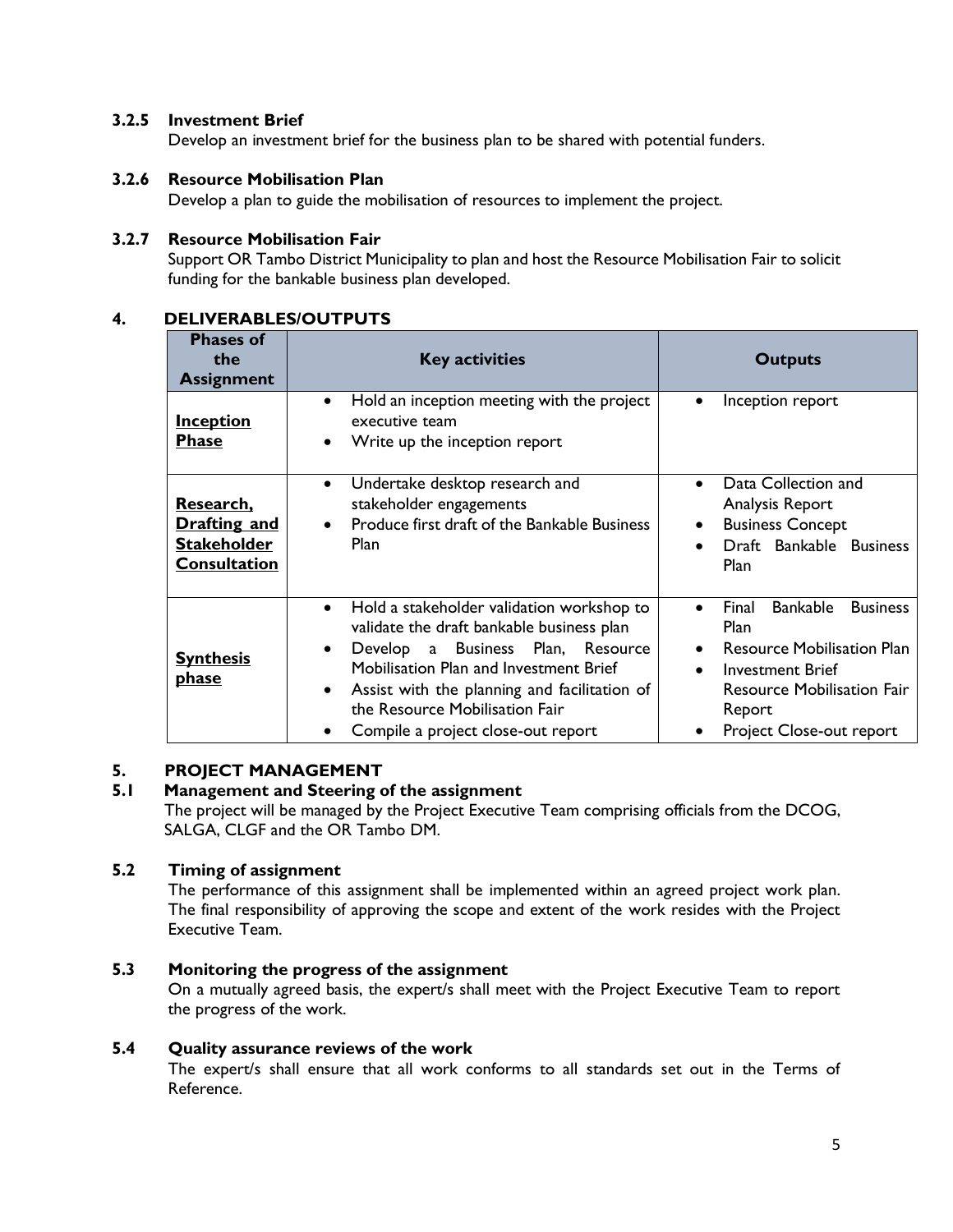# **6. REQUIRED QUALIFICATIONS AND EXPERIENCE**

# 6.1 **Academic Qualifications**

The successful bidder should have the following qualifications:

- A minimum of a Bachelor's Degree in Business Development /Economics/ Development Economics/Town and Regional Planning/ Development Studies
- A Post-Graduate Diploma or Master's degree will be an added advantage

# **6.2 Experience**

The following experience is required:

- A minimum of ten years of substantive, relevant experience business planning, local economic development or project management.
- Good track record of project preparation, packaging and business plan generation.
- Proven record of working in public and local government sectors.
- Knowledge of the structure of the private sector and financial services and public sectors in South Africa.
- Excellent facilitation and communication skills.
- Experience working in OR Tambo District Municipality or any other District in South Africa, will be an added advantage.

# **7. THE PROPOSAL**

- **7.1** A short **Technical Proposal,** no more than **20 pages (including annexures),** demonstrating the service provider's suitability for the assignment. The proposal should, amongst others, include the following:
	- The Service Provider's interpretation/understanding of the assignment as specified in the TOR
	- A clear and succinct description of the methodology and work plan that will be used to execute the assignment.
	- Profile of the Service Provider, including a summary of recent experience on assignments of a similar nature.

# **7.2 Financial Proposal**

- 7.2.1 Outlining the consulting rate per full person day required to complete the assignment.
- 7.2.2 Travel and subsistence fees including accommodation will be paid directly or reimbursed by the CLGF. Expenditure incurred without the prior approval will not be reimbursed.

# **7.3.3 Curriculum Vitae**

A CV detailing experience on similar assignments and at least two client references

# **8. SUBMISSION OF PROPOSAL**

Proposals are to be submitted by email (all documents in PDF form) to [recruitment@clgf.org.uk](mailto:recruitment@clgf.org.uk) not later than 16:30hrs, GMT+2 on 05 November 2020. The submission should be referenced as, **"OR Tambo DM Bankable Business Plan"**.

# **9. ENQUIRIES**

Any request for clarification on the assignment must be sent in writing by standard electronic communication to Ms Thato Bopape at [Thatob@cogta.gov.za](mailto:Thatob@cogta.gov.za)

# **10. DURATION AND REPORTING**

The Assignment is expected to be undertaken within the timetable outlined below: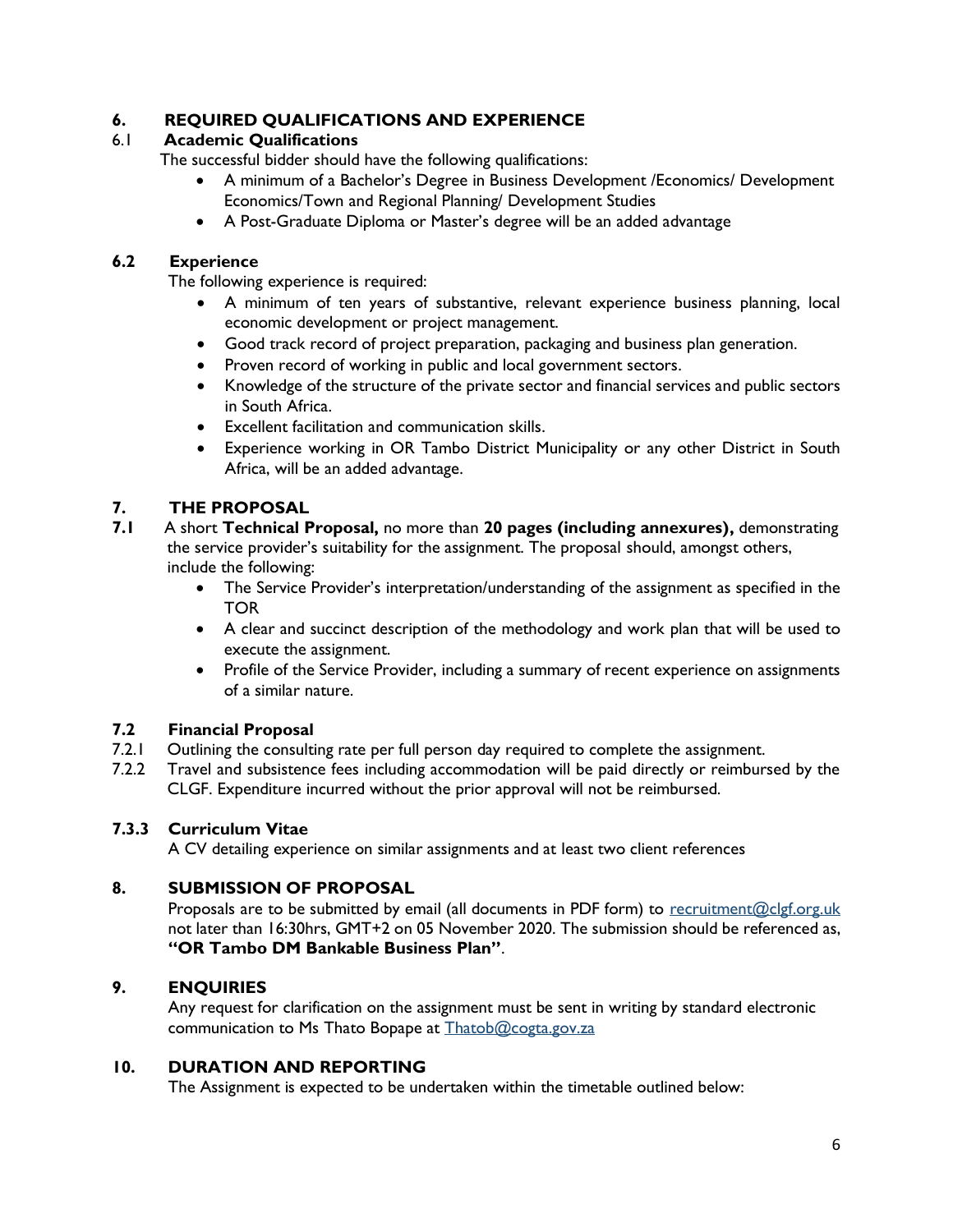| <b>Phases</b>                                                      | <b>Deliverable</b>                                                                                                             | <b>Description of Expected</b>                                                                                                                                                                                                | Time frame                  |
|--------------------------------------------------------------------|--------------------------------------------------------------------------------------------------------------------------------|-------------------------------------------------------------------------------------------------------------------------------------------------------------------------------------------------------------------------------|-----------------------------|
|                                                                    |                                                                                                                                | <b>Deliverables</b>                                                                                                                                                                                                           |                             |
| Project Inception                                                  | <b>Inception Meeting</b>                                                                                                       | • First meeting with the<br>project team and the                                                                                                                                                                              | $12 - 17$<br>Nov<br>2020    |
|                                                                    | <b>Inception Report</b>                                                                                                        | appointed<br>service<br>provider to<br>discuss<br>project<br>planning<br>activities                                                                                                                                           |                             |
|                                                                    |                                                                                                                                | • Inception Report to be<br>completed after the<br>inception meeting                                                                                                                                                          |                             |
| collection<br>Data<br>and analysis                                 | Report                                                                                                                         | Drafting of the<br>$\bullet$<br>report on the data<br>collected from<br>fieldwork and<br>desktop research                                                                                                                     | $18-24$<br>Nov<br>2020      |
| Developing<br>a<br><b>Business Concept</b>                         | <b>Business Concept</b>                                                                                                        | An initial overview of<br>the catalytic project<br>selected<br>Meeting to discuss<br>draft Business<br>Concept                                                                                                                | 25 Nov-01 Dec<br>2020       |
| Developing<br>a<br>bankable business<br>plan.                      | <b>Bankable</b><br><b>Draft</b><br>Plan<br><b>Business</b><br>developed<br>Regular Meetings to<br>discuss<br>project<br>status | Desktop research,<br>$\bullet$<br>analysis and fieldwork<br>exercises in the<br>district to understand<br>the economic<br>landscape.<br>Meeting to discuss<br>the initial draft of the<br>bankable business<br>plan developed | 02 Dec 2020-<br>18 Jan 2021 |
| Stakeholder<br>Engagement<br>(Validation<br>Workshop)              | <b>Workshop Report</b>                                                                                                         | Meeting with<br>$\bullet$<br>stakeholders to<br>discuss the draft<br>bankable business<br>plan to get feedback<br>Finalisation of the<br>bankable business<br>plan                                                            | $26 - 29$<br>Jan<br>2021    |
| Resource<br>Mobilisation for<br>the packaged<br>catalytic projects | <b>Investment Brief</b>                                                                                                        | Drafting of<br>$\bullet$<br>investment brief                                                                                                                                                                                  | 01 Feb-26 Feb<br>2021       |
| implementation                                                     | Resource<br><b>Mobilisation Plan</b>                                                                                           | Drafting of Resource<br>$\bullet$<br><b>Mobilisation Plan</b>                                                                                                                                                                 |                             |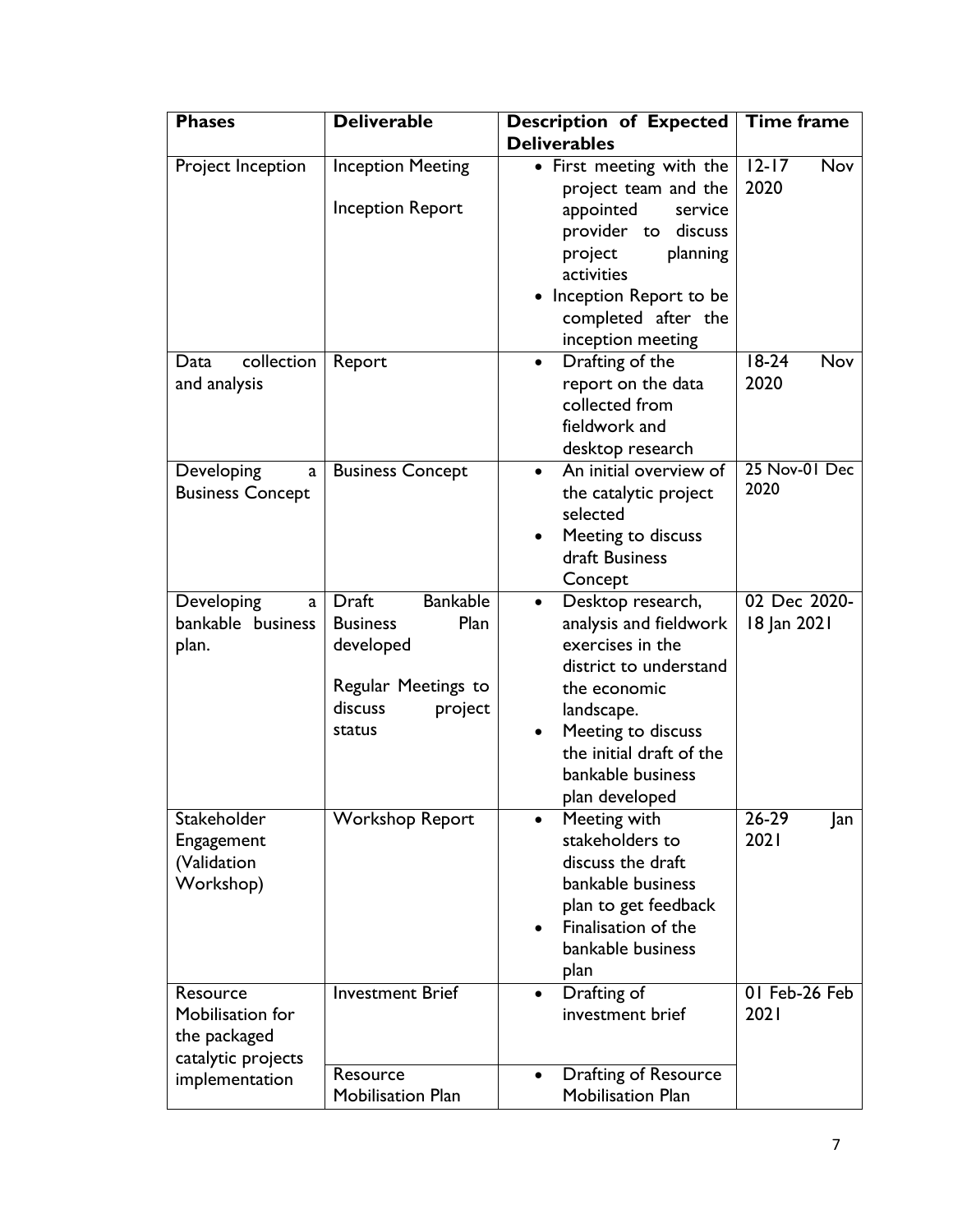|           | Resource<br><b>Mobilisation Fair</b> | Resource<br>Mobilisation<br>report | Fair |
|-----------|--------------------------------------|------------------------------------|------|
| Close-Out | Close-out<br>report                  |                                    |      |

#### **11. BID EVALUATION**

An offer is responsive/compliant/acceptable if it scores a minimum of 70% on the criteria outlined below and fully meets the qualifications and competency requirements.

| <b>Criteria</b>                                                                                                                                                                          | <b>Maximum</b>          |
|------------------------------------------------------------------------------------------------------------------------------------------------------------------------------------------|-------------------------|
| A. The score for Organisation and Methodology                                                                                                                                            | 50                      |
| Understanding the aim of the services to be provided                                                                                                                                     | 20                      |
| • Overall methodology, quality control approach, the appropriate mix<br>of tools and estimation of challenges                                                                            | 20                      |
| The organisation of activities and outputs to be undertaken, including<br>the work plan                                                                                                  | $\overline{10}$         |
| <b>B.</b> The score for the expertise of the Expert/s                                                                                                                                    | $\overline{25}$         |
| <b>Relevant Qualifications</b>                                                                                                                                                           | $\overline{\mathbf{5}}$ |
| Experience in project preparation, packaging and business plan<br>development.                                                                                                           | $\overline{10}$         |
| Demonstrated experience in undertaking similar assignments including<br>$\bullet$<br>the ability to draw lessons from relevant international, regional, national<br>and local practices. | 5                       |
| Experience working with South African Government, particularly local<br>$\bullet$<br>government.                                                                                         | 5                       |
| C. BUDGET (Only applies for technical bids scoring 53 points and<br>above for section A and B)                                                                                           | $\overline{25}$         |
| <b>Total Quoted Amount</b>                                                                                                                                                               | $\overline{25}$         |
| <b>Overall Total Score</b>                                                                                                                                                               | 100                     |

# **12. PAYMENTS**

12.1 All payments concerning this assignment shall be in ZAR. Payment for the expected deliverables will be made upon the endorsement of work by the Project Executive Team.

# **12.2 Payment Schedule**

The proposed payment schedule is as follows:

- **20%** On approval of inception report and work plan for the assignment.
- **50%-Submission of the final bankable business plan.**
- **20%-Submission of investment brief and resource mobilisation plan**
- **10%-Upon submission of the closing report**